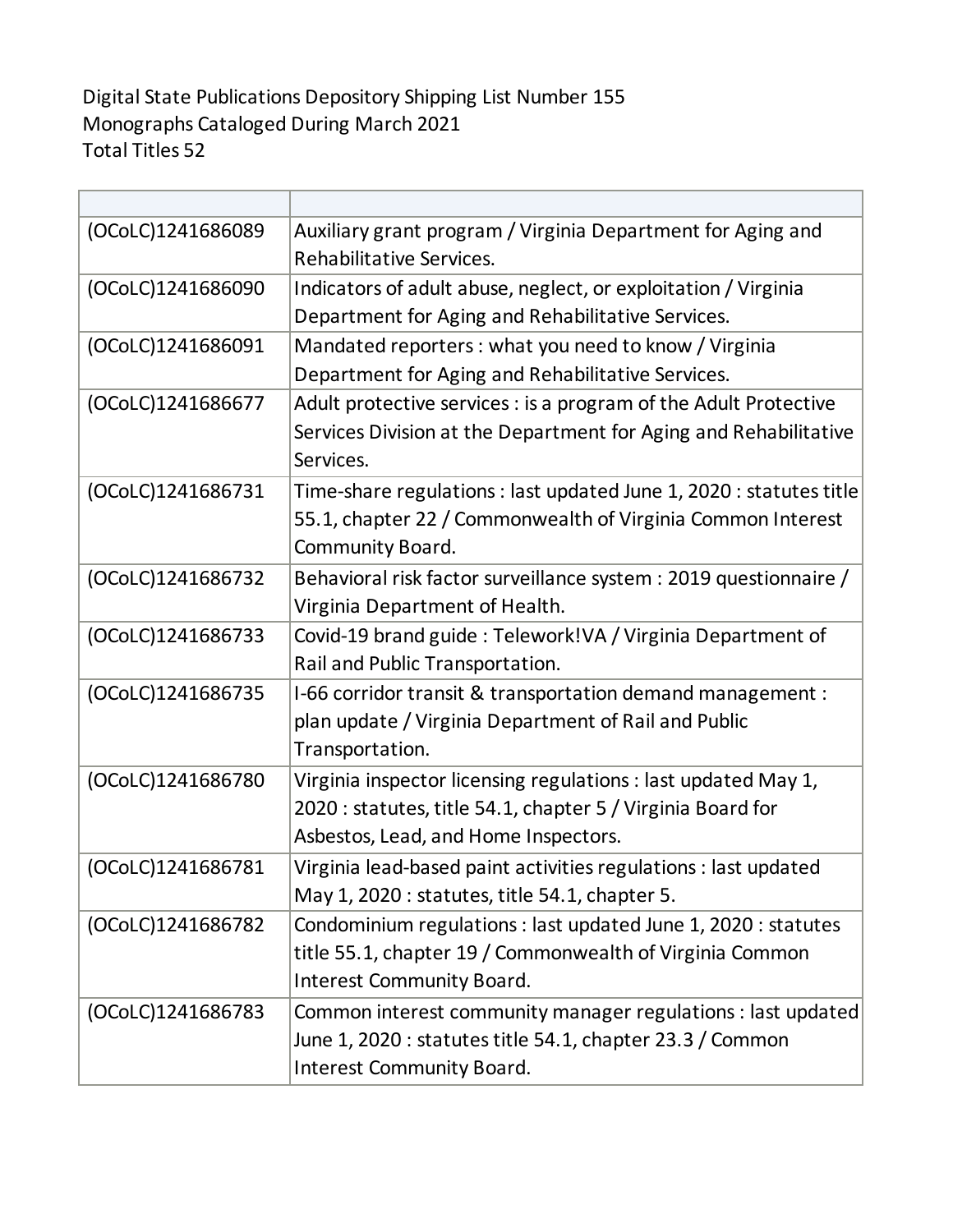| (OCoLC)1241686784 | Real estate regulations : last updated October 1, 2020 : statutes<br>title 54.1, chapter 21 / Virginia Department of Professional and<br>Occupational Regulation, Virginia Real Estate Board.                                     |
|-------------------|-----------------------------------------------------------------------------------------------------------------------------------------------------------------------------------------------------------------------------------|
| (OCoLC)1241686960 | Official state transportation map - legend / Virginia Department<br>of Transportation.                                                                                                                                            |
| (OCoLC)1241686961 | Using data to inform policy : report of council's ad hoc<br>committee on data and policy / State Council of Higher<br>Education for Virginia.                                                                                     |
| (OCoLC)1241686962 | Cost of doing nothing : an urgent call to increase educational<br>attainment in the Commonwealth / State Council of Higher<br>Education for Virginia.                                                                             |
| (OCoLC)1241686963 | Regulations governing certified professional wetland delineators<br>: last updated August 1, 2019 : statutes title 54.1, chapter 22 /<br>Virginia Board for Professional Soil Scientists, Wetland<br>Professional and Geologists. |
| (OCoLC)1241686964 | Appraisal management company regulations : effective July 1,<br>2019 : statutes title 54.1, chapter 20.2 / Virginia Real Estate<br>Appraiser Board.                                                                               |
| (OCoLC)1241686965 | Regulations : last updated April 1, 2019: statutes, title 54.1,<br>chapter 7 / Board for Barbers and Cosmetology.                                                                                                                 |
| (OCoLC)1241686966 | New cadet handbook: 2020-21 / Virginia Military Institute.                                                                                                                                                                        |
| (OCoLC)1241686981 | 1920-2020, board for architects, professional engineers, land<br>surveyors, certified interior designers and landscape architects /<br>Virginia Department of Professional and Occupational<br>Regulation.                        |
| (OCoLC)1241686982 | Regulations : last updated September 1, 2020 : statutes title<br>54.1, chapter 7 / Board for Barbers and Cosmetology.                                                                                                             |
| (OCoLC)1241686983 | Home inspector licensing regulations : last updated February 1,<br>2020 : statutes, title 54.1, chapter 5 / Virginia Board for<br>Asbestos, Lead, and Home Inspectors.                                                            |
| (OCoLC)1241686995 | Fair housing regulations : last updated November 1, 2020 :<br>statutes, title 36, chapter 5.1 / Commonwealth of Virginia Real<br>Estate Board.                                                                                    |
| (OCoLC)1241686997 | Cemetery regulations : last updated May 1, 2020 : statutes title<br>54.1, chapter 23.1 / Cemetery Board.                                                                                                                          |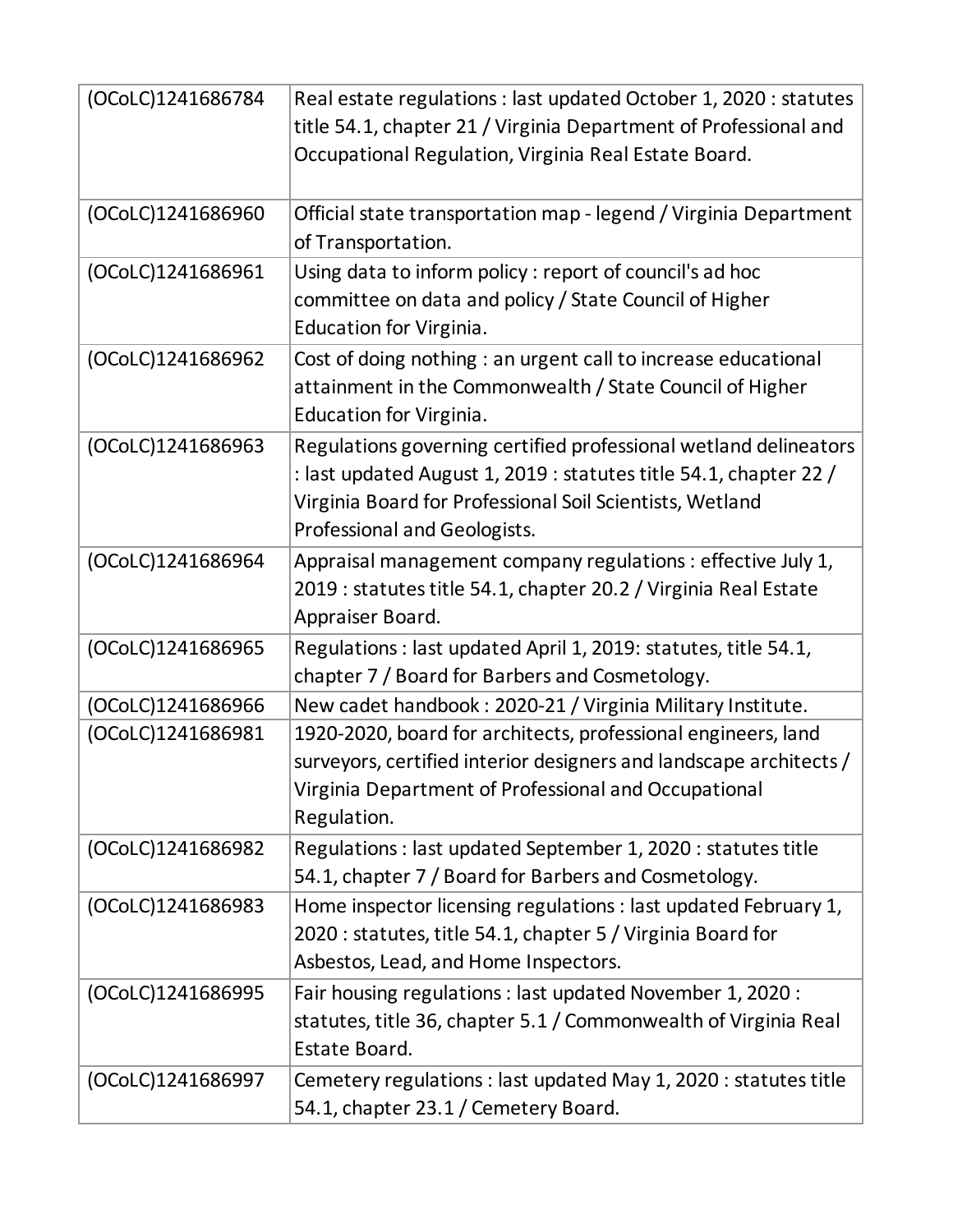| (OCoLC)1244545675 | Elko Road : detour route / Virginia Department of                  |
|-------------------|--------------------------------------------------------------------|
|                   | Transportation.                                                    |
| (OCoLC)1244545716 | Executive team HR update - February 10, 2020 / Virgnia             |
|                   | Department of Transportation, Human Resources Division.            |
| (OCoLC)1244545717 | CQI public meeting (25 September 2020) / Virginia Department       |
|                   | of Corrections.                                                    |
| (OCoLC)1244545757 | Academy Road: detour route / Virginia Department of                |
|                   | Transportation.                                                    |
| (OCoLC)1244545770 | Identifying and addressing the vestiges of inequity and inequality |
|                   | in Virginia's laws: report from the Commission to Examine Racial   |
|                   | Inequity in Virginia law.                                          |
| (OCoLC)1244545771 | Skipwith Road (Route 7667) and Pemberton Road (Route 157)          |
|                   | bridge rehabilitations, Henrico County / Virginia Department of    |
|                   | Transportation.                                                    |
| (OCoLC)1244545772 | Fairground Road (Route 632) extension, Goochland County /          |
|                   | Virginia Department of Transportation.                             |
| (OCoLC)1244545773 | Unsignalized intersection upgrades, VDOT Richmond district /       |
|                   | Virginia Department of Transportation.                             |
| (OCoLC)1244545776 | New Cox Road (Route 460) and Courthouse Road (Route 627)           |
|                   | intersection improvements, Dinwiddie County / Virginia             |
|                   | Department of Transportation.                                      |
| (OCoLC)1244545830 | E. Patrick Henry Road : detour route / Virginia Department of      |
|                   | Transportation.                                                    |
| (OCoLC)1244545831 | Dry Bridge Road: detour route / Virginia Department of             |
|                   | Transportation.                                                    |
| (OCoLC)1244545832 | Doswell Road : detour route / Virginia Department of               |
|                   | Transportation.                                                    |
| (OCoLC)1244545833 | Courthouse Road: detour route / Virginia Department of             |
|                   | Transportation.                                                    |
| (OCoLC)1244545834 | Cary Street ramp to I-195 : detour route / Virginia Department     |
|                   | of Transportation.                                                 |
| (OCoLC)1244545835 | Carters Mill Road : detour route / Virginia Department of          |
|                   | Transportation.                                                    |
| (OCoLC)1244545836 | Carson Road : detour route / Virginia Department of                |
|                   | Transportation.                                                    |